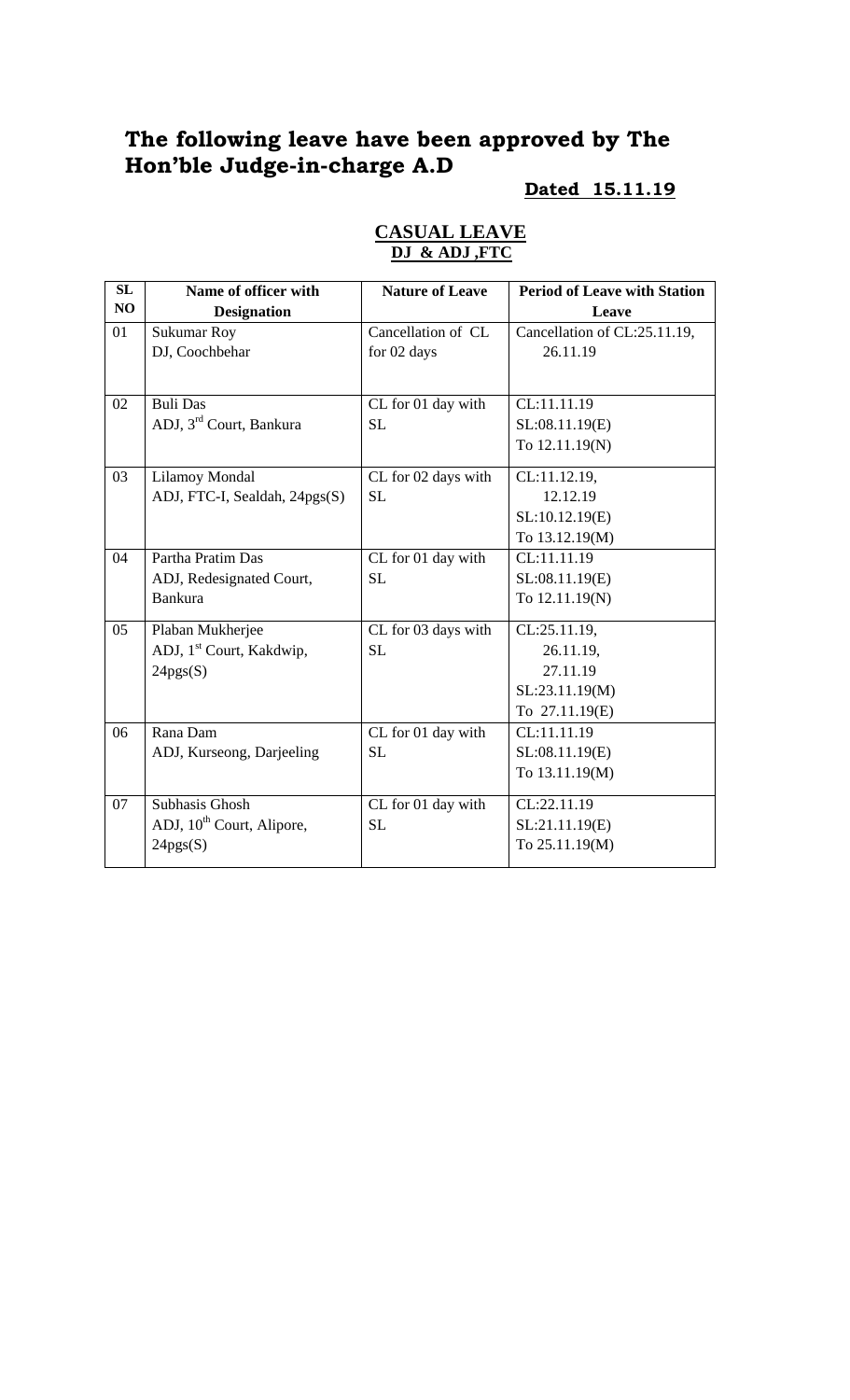| 08 | Kishen Kumar Agarwal                   | CL for 01 day with | CL:11.11.19    |
|----|----------------------------------------|--------------------|----------------|
|    | ADJ, 3 <sup>rd</sup> Court, Balurghat, | SL                 | SL:08.11.19(E) |
|    | Dakshin Dinajpur                       |                    | To 13.11.19(M) |
| 09 | Manoj Kumar Prasad                     | CL for 01 day with | CL:11.11.19    |
|    | ADJ, FTC-I, Asansol, Paschim           | <b>SL</b>          | SL:08.11.19(E) |
|    | Bardhaman                              |                    | To 13.11.19(M) |
| 10 | Neyaz Alam                             | CL for 01 day with | CL:11.11.19    |
|    | ADJ, 2 <sup>nd</sup> Court, Asansol,   | SL                 | SL:08.11.19(E) |
|    | Paschim Bardhaman                      |                    | To 13.11.19(M) |
| 11 | Partha Pratim Chakravorty              | CL for 01 day with | CL:16.11.19    |
|    | ADJ, Chanchal, Malda                   | <b>SL</b>          | SL:15.11.19(E) |
|    |                                        |                    | To 18.11.19(M) |
| 12 | Prodip Barman                          | CL for 01 day with | CL:11.11.19    |
|    | ADJ, FTC-II, Basirhat,                 | SL                 | SL:08.11.19(E) |
|    | 24pgs(N)                               |                    | To 13.11.19(M) |
| 13 | Sukhendu Das                           | CL for 01 day      | CL:11.11.19    |
|    | DJ, Dakshin Dinajpur at                |                    |                |
|    | Balurghat                              |                    |                |
|    |                                        |                    |                |

### Submitted

Sd/

## **Registrar (Judicial Service)**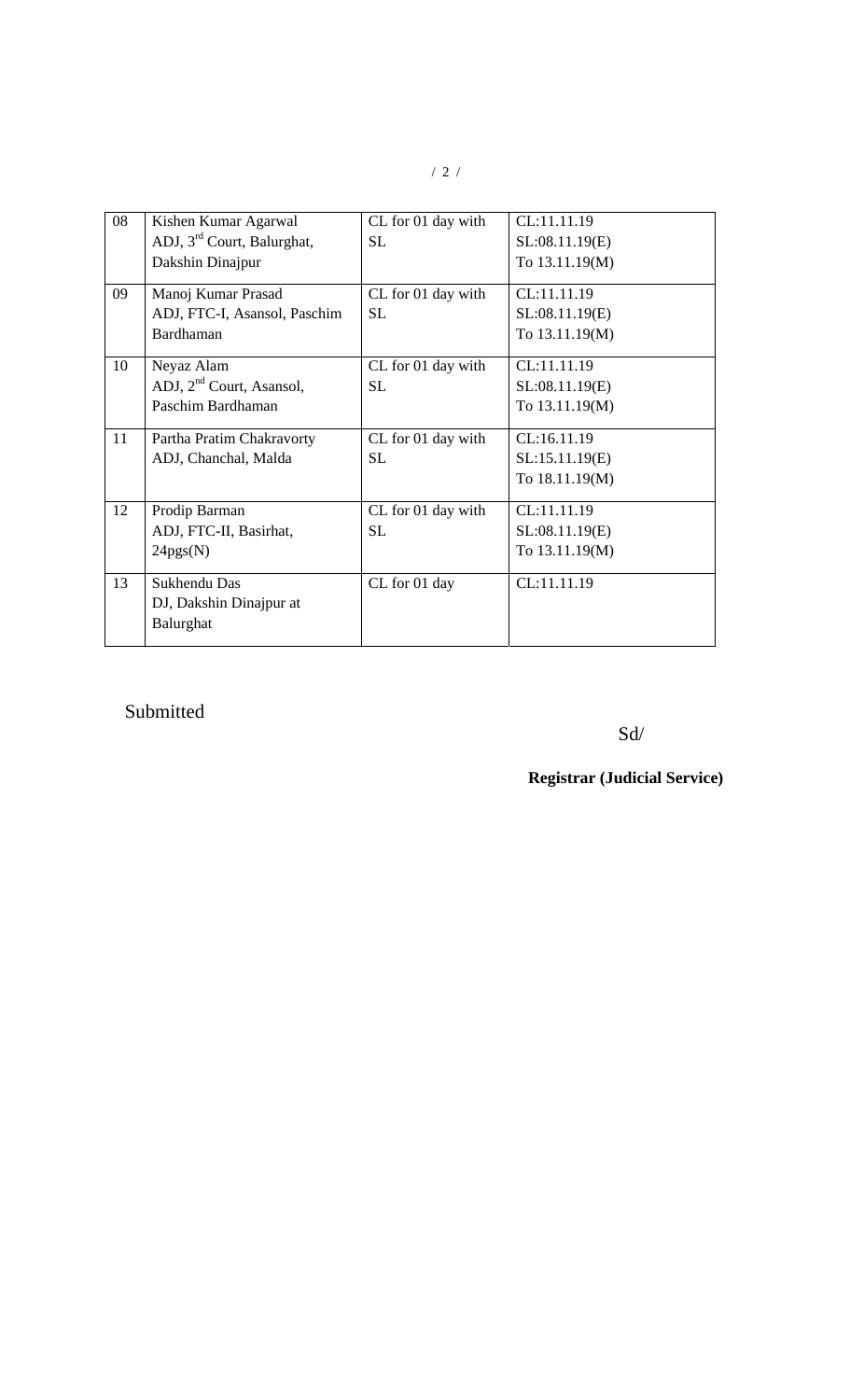# **The following leave have been approved by The Hon'ble Judge-in-charge A.D**

#### **Dated 15.11.19**

| SL | <b>Name of officer with Designation</b>       | <b>Nature of Leave</b> | <b>Period of Leave with Station</b> |
|----|-----------------------------------------------|------------------------|-------------------------------------|
| NO |                                               |                        | Leave                               |
| 01 | Chandrani Mukherjee (Banerjee)                | CL for 01 day with     | CL:05.11.19                         |
|    | ADJ, 1 <sup>st</sup> Court, Durgapur, Paschim | <b>SL</b>              | SL:04.11.19(E)                      |
|    | Bardhaman                                     |                        | To 06.11.19(M)                      |
| 02 | Mir Rashid Ali                                | CL for 01 day with     | CL:08.11.19                         |
|    | ADJ, 2 <sup>nd</sup> Court, Barrackpore,      | <b>SL</b>              | SL:07.11.19(E)                      |
|    | 24pgs(N)                                      |                        | To 13.11.19(M)                      |
| 03 | Rupanjana Chakrabarti                         | CL for 02 days with    | CL:07.11.19,                        |
|    | ADJ, $2nd$ Court, Darjeeling                  | <b>SL</b>              | 08.11.19                            |
|    |                                               |                        | SL:05.11.19(E)                      |
|    |                                               |                        | To 11.11.19(M)                      |
| 04 | Suparna Ray                                   | CL for 02 days with    | CL:07.11.19,                        |
|    | ADJ, $2nd$ Court, Balurghat,                  | <b>SL</b>              | 08.11.19                            |
|    | Dakshin Dianjpur                              |                        | SL:05.11.19(E)                      |
|    |                                               |                        | To 11.11.19(M)                      |

#### **CASUAL LEAVE DJ & ADJ ,FTC**

Submitted

Sd/

**Registrar (Judicial Service)**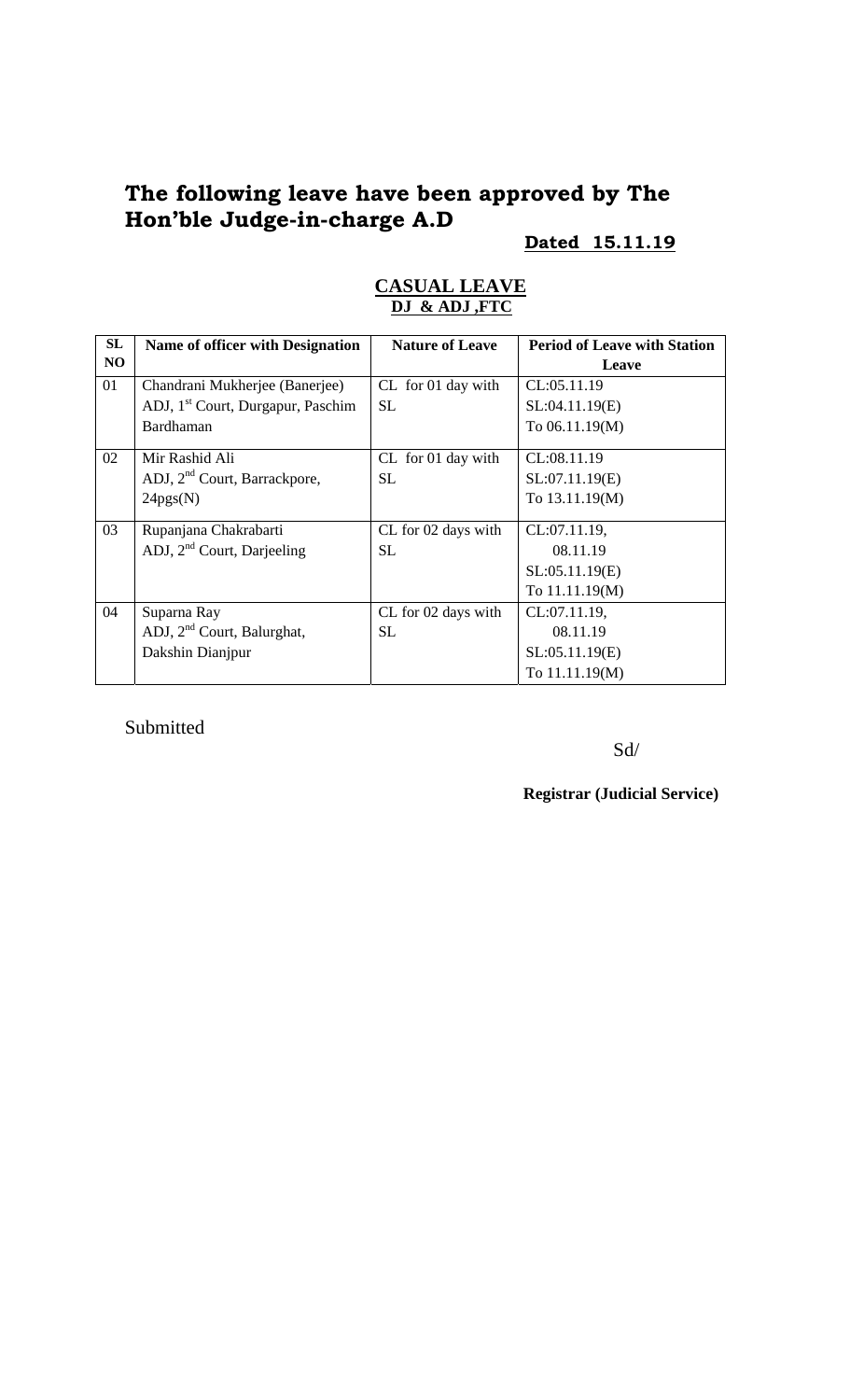### **The following leave have been approved by the Hon'ble Judge-in-Charge A.D.**

#### **Dated : 15.11.2019**.

| SL<br>N <sub>O</sub> | Name of officer with<br><b>Designation</b>                                 | <b>Nature of Leave</b>                           | <b>Period of Leave with</b><br><b>Station Leave</b> |
|----------------------|----------------------------------------------------------------------------|--------------------------------------------------|-----------------------------------------------------|
| 01.                  | Sri Bikash Banik<br>ADJ, 1 <sup>st</sup> Court, Contai, Purba<br>Medinipur | Earned Leave for<br>05 days                      | From 18.11.2019 to<br>22.11.2019                    |
| 02.                  | Sri Umesh Singh<br>ADJ, Kalyani, Nadia.                                    | Paternity cum child<br>care leave for 11<br>days | From 25.11.2019 to<br>05.12.2019                    |

### **DJ/ ADJ**

# **ADJ, FTC / CJ(SD)**

| $\mathbf{SL}$  | Name of officer with                                   | <b>Nature of Leave</b>          | <b>Period of Leave with</b>      |
|----------------|--------------------------------------------------------|---------------------------------|----------------------------------|
| N <sub>O</sub> | <b>Designation</b>                                     |                                 | <b>Station Leave</b>             |
| 03.            | Dr. Modhumita Basu<br>ADJ, FTC-4, Krishnagar,<br>Nadia | Child Care Leave<br>for 15 days | From 13.11.2019 to<br>27.11.2019 |

| SL<br>NO | Name of officer with Designation                                               | <b>Nature of Leave</b>           | <b>Period of Leave with</b><br><b>Station Leave</b> |
|----------|--------------------------------------------------------------------------------|----------------------------------|-----------------------------------------------------|
| 04.      | Sri Bibek Tamang                                                               | Earned Leave for                 | From 25.11.2019 to                                  |
|          | JM, Dubrajpur, Birbhum                                                         | 13 days                          | 07.12.2019                                          |
| 05.      | Smt. Satarupa Roy, JM, 1 <sup>st</sup> Court,                                  | Child Care Leave                 | From 15.10.2019 to                                  |
|          | Contai, Purba Medinipore                                                       | for 78 days.                     | 31.12.2019                                          |
| 06.      | Ms. Samata Das, JM, 1 <sup>st</sup> Court,                                     | <b>Earned Leave for</b>          | From 26.12.2019 to                                  |
|          | Tamluk, Purba Medinipur                                                        | 06 days                          | 31.12.2019                                          |
| 07.      | Smt. Sharmistha Ghosh<br>Principal Magistrate, JJB,<br>Berhampore, Murshidabad | Child Care Leave<br>for 20 days. | From 15.11.2019 to<br>04.12.2019                    |

#### **JM**

Submitted